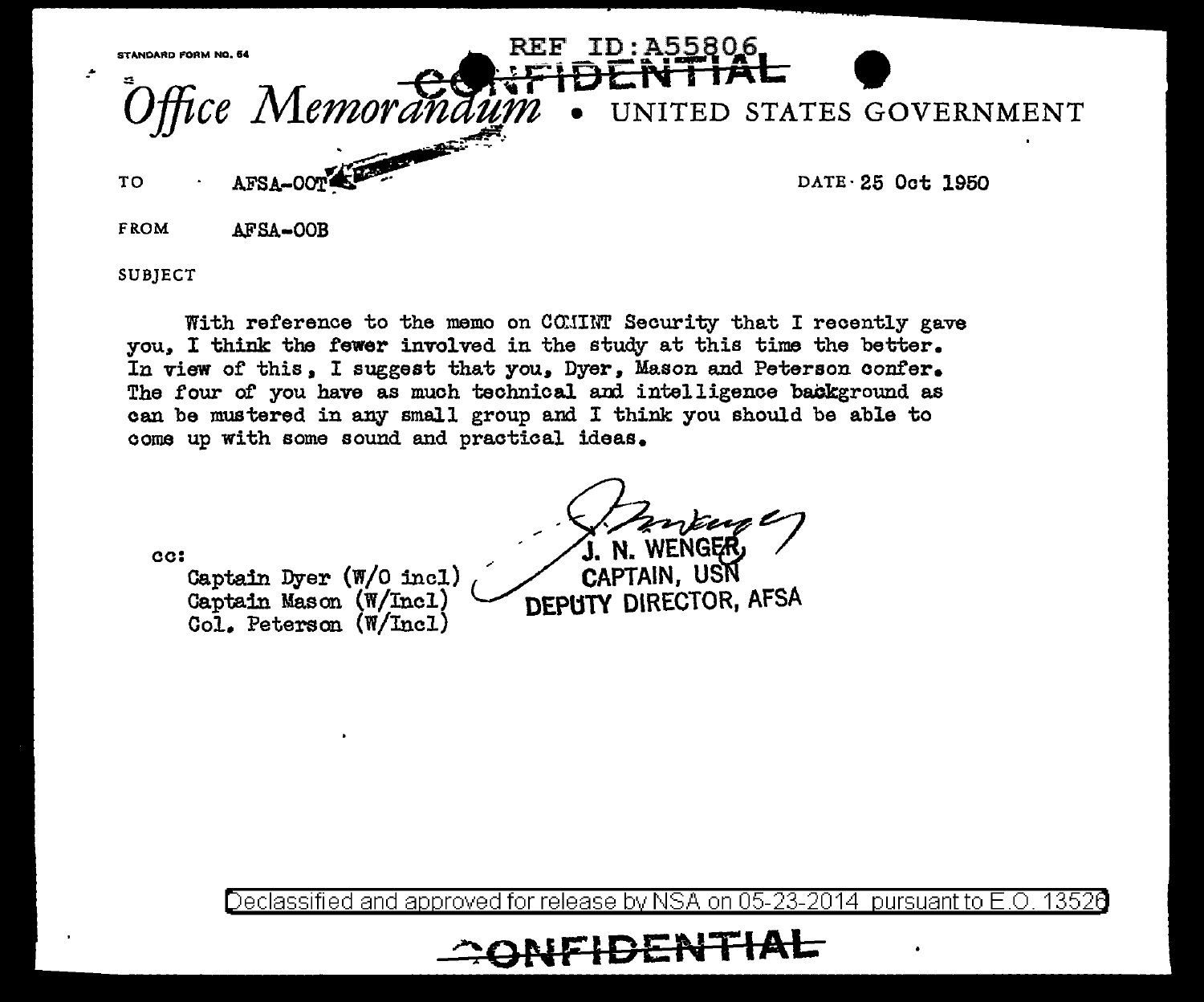**TOP SECRET FET ARADAN** 

AFSA.-OOB/ jow

TOP SECRET

19 October 1950

## MEMORANDUM FOR AFSA-OOT

SUBJECT: COMINT Security

1. I am becoming increasingly concerned over what appears to me to be a gradual lessening of the security of COMINT in the face of a more pressing need for it. While a number of important and basic steps have been taken since the war to establish security on a firmer foundation, other developments have occurred which have, to a large extent, nullified the effects or our advances.

2. It is my conviction that nothing is more important to our .future success in COMINT that the reestablishment of security safeguards• such as were in force in connection with the German problem during World War II. In my opinion, the experience we had with that problem amply demonstrated the feasibility of operating successfully with the absolute minimum of dissemination and of maintaining the utmost security under difficult circumstances. To me it is a complete contradiction of the frequent contention that effectiveness is inevitably defeated by too strict compartmentation of activities and limitation of dissemination.

3. I believe we should prepare an appropriate study for USCIB,, aimed toward initiating a review of the entire security problem. The possibility of some approach to a state of readability makes it imperative that we not delay the application of measures which will prevent a. repetition of what we have suffered in the past.

 $4.$  Attached are some notes which occur to me as points that might well be included in such a. study. I would appreciate your undertaking this task or at least giving me your ideas as to who else might be better able to do it and as to what else should be included.

UN such  $_{\rm J.N.}$  wenger  $O$ AFSA-OOB

TOP SECRET

Incl osure - l Notes for COMINT Security Study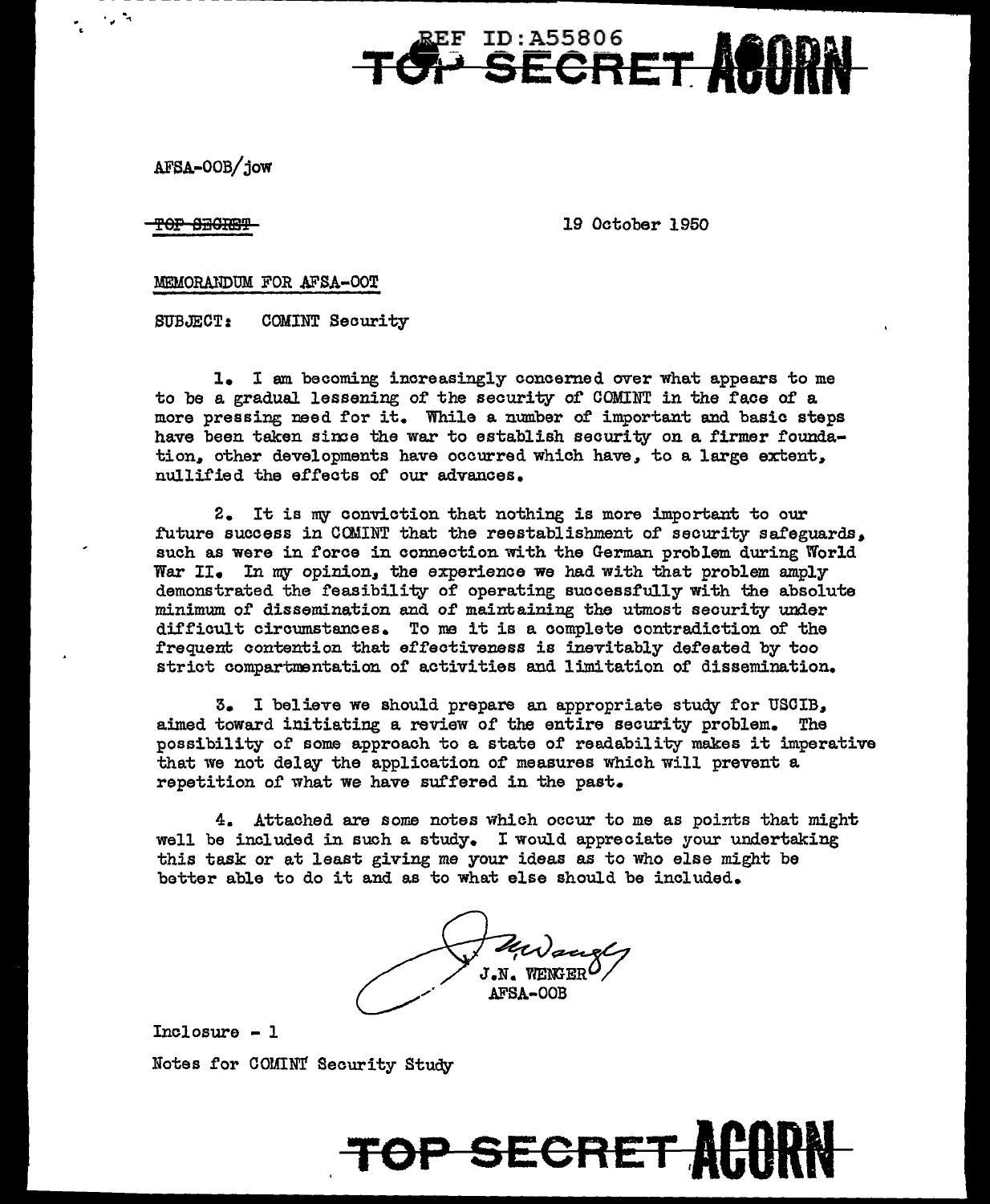

AFSA-OOB/jow

\

·.

19 October 1950

 $EO 3.3(h)(2)$ PL 86-36/50 USC 3605

NOTES FOR COMINT SECURITY STUDY

1. Since the war we have seen a steady tightening of  $\lvert$  Communication Security. All high-level systems which were solved and exploited in the normal manner have been withdrawn from use.

 $2.$  Of the types of high-level systems still in use by  $\boxed{\phantom{a}}$  one is unreadable and the other has been read fragmentarily to a very limited degree. In the latter case. work has been surrounded by the most stringent safeguards and virtually no dissemination has been made of end products.

3. Meanwhile there has been a steady and substantial increase of both workers and consumers. The indootrinated list has risen from 594 in February 1947 to 1.332 in June 1950. In addition. there have been innumerable individuals brought into the fringe of knowledge for administrative. budgetary. or other reasons.

4. Aside from the\foregoing. certain dissemination safeguards have gradually been relaxed. Material is now distributed and maintained in a number of areas in Washington outside the producing agencies. where it was never permitted before. Moreover. distribution has been authorized to additional agencies. Restrictions on the distribution of material to, and maintainence in. occupied areas have also been eased.

 $5.$  In the face of all this, the demand for COMINT has become increasingly great and the need for its protection imperative. We have now been virtually out of touch with high-level communications for three years. If we should regain contact and then lose it again we are likely to be denied this vital source of intelligence for a much longer period.

6. Since the war, the basic essentials for effective security control have finally been established after years of effort. We now have:

- a. A federal protective law
- b. Security agreements with our foreign collaborators
- c. Improved investigative machinery
- d. An interdepartmental authority ( USCIB)
- e. Common security standards
- £'. A single u.s. producer of' high-level COMINT (AFSA).

g. General appreciation of the value of COMINT

Inclosure - 1 **TOP SECRET ACARN**